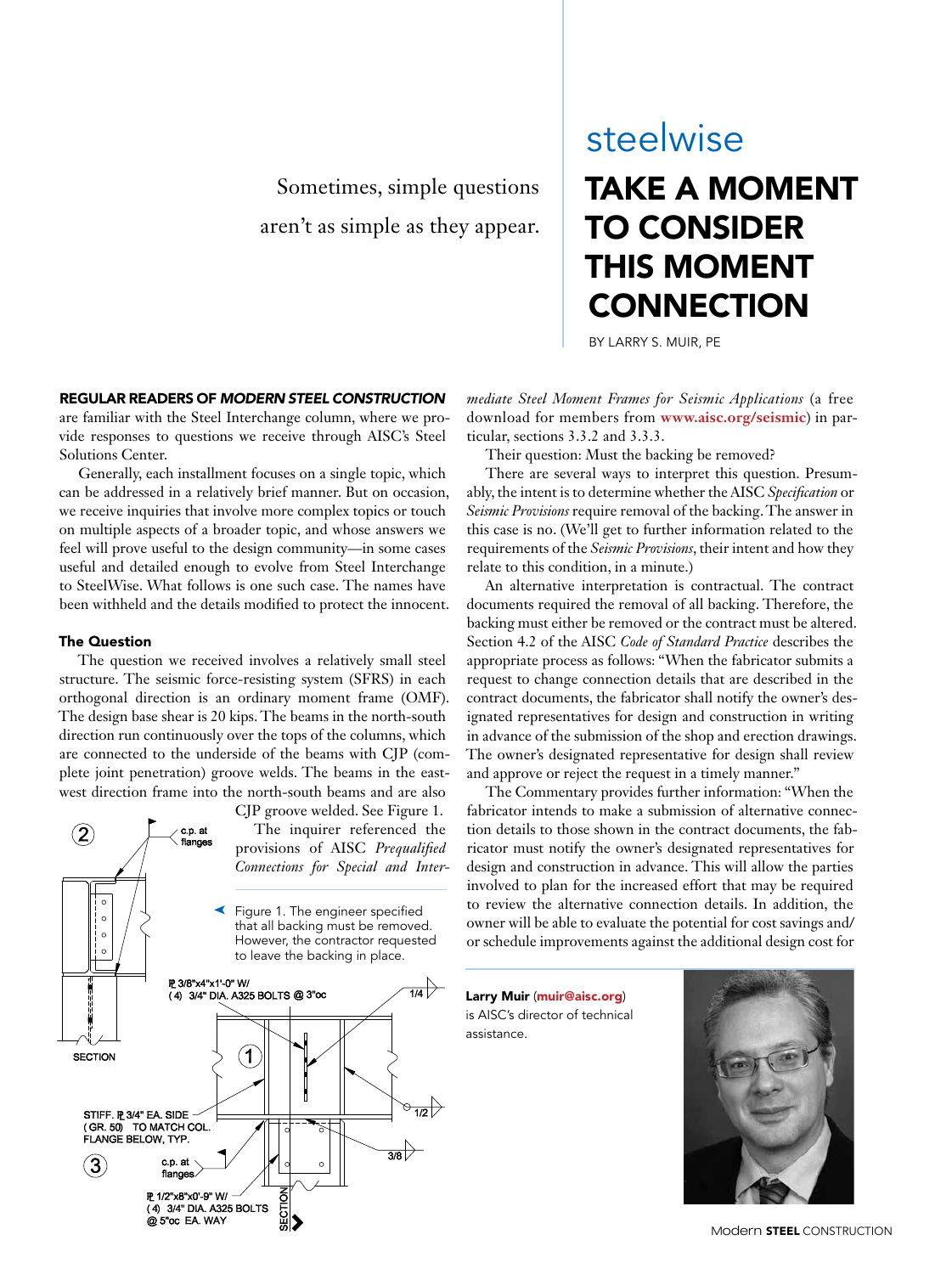review of the alternative connection details by the owner's designated representative for design. This evaluation by the owner may result in the rejection of the alternative connection details or acceptance of the submission for review based upon cost savings, schedule improvements and/or job efficiencies."

The information provided is consistent with the *Code of Standard Practice*. The fabricator has notified the owner's designated representative for design—the engineer of record—of a requested change in the details, and the engineer is reviewing the alternative connection details. Typically, once the owner's designated representative for *design* has determined the change is technically sound, the owner's designated representative for *construction* will work out the potential for cost savings and/or schedule improvements with the fabricator.

#### Treatment of Backing

A common misconception is that all backing must be removed in the SFRS. In many instances backing can be left in place, but in some instances it can be left but must be reinforced with fillet welds. The *Provisions* do a pretty good job of indicating where each condition applies—with leaving the backing in-place being the default. However, the *Seismic Provisions*  cannot address every conceivable condition. In such cases, the engineer of record must determine whether the backing must be removed or reinforced. This requires an understanding of the intent of the *Seismic Provisions* and the logic underlying the requirements.

For an OMF, Section E1.6b of the *Seismic Provisions* provides three options for fully restrained moment connections. Option (a) states that the moment connections shall be designed for the expected flexural strength of the beam multiplied by 1.1 (to account for strain hardening) and provides a corresponding shear. Option (b) requires the moment connection to be designed for the maximum moment and corresponding shear that can be transferred to the connection by the system. And option (c) provides three further options: the use of a connection qualified through physical tests, a prequalified connection per AISC 358 or a connection meeting prescriptive requirements laid out in this section.

While the middle option (choose a prequalified connection per AISC 358) seems like a plausible solution to the inquirer's issue, the connections shown in Figure 1 cannot be considered prequalified. Prequalified connections must conform to all the requirements of the connection type chosen, and the connections shown do not. Therefore, it must be assumed that some other option is being exercised.

The other two options available under option (c) can also be eliminated for the following reasons: Presumably, the connections have not been tested per Chapter K of the *Seismic Provisions*, and the requirements for the prescriptive connection described in Section E1.6b(c) indicate that "beam flanges shall be connected to column flanges using CJP groove welds." In the presented case, the beam flanges are not connected to the column flanges.

Therefore either option (a) or (b) must be applied. Neither requires backing to be removed, and there is no other requirement in the *Seismic Provisions* that applies to OMF connections and that explicitly requires the removal of backing.

However, by forgoing option (c) the design of these connections is left to the judgment of the engineer, who may wonder that while there is no requirement to remove the backing, whether the backing should still be removed.

This is where a deeper understanding of the intent is beneficial. To some extent, this deeper understanding can be derived from the Commentary to the *Seismic Provisions*. To some extent it can be inferred or deduced from the prescriptive requirements contained in the codes.

The following statements are made in the Commentary:

- ➤ "The presence of backing may affect the flow of stresses within the connection and contribute to stress concentrations. Therefore, backing removal may be required at some locations…" See Figure 2 (page 20).
- ➤ "Where steel backing remains in place in tee and corner joints with the load applied perpendicular to the weld axis, a fillet weld between the backing and the flange element of the tee or corner joint reduces the stress concentration at the weld root…" See Figure 2.
- ➤ "The requirement for removal of weld tabs and weld backing at column to base plate connections made with groove welds has been added to Section D2.6 as it is applicable to all SFRS systems in Sections E, F, G and H. The use of weld backing for a CJP groove weld of a column to a base plate creates a transverse notch. Consequently weld backing must be removed. For OMF, intermediate moment frame (IMF) and special moment frame (SMF) systems, weld backing is allowed to remain at the groove CJP welds of the top flange of beam-to-column moment connections if a fillet weld is added per Chapter 3 of ANSI/AISC 358 (AISC, 2010b). Similarly, an exception has been added for column bases to permit weld backing to remain at the inside flanges and at the webs of wide flange shapes when a reinforcing fillet weld is added between the backing bar and the base plate." See Figure 2.
- ➤ "Weld backing for groove welds in column splices may remain. The justification for this is that unlike beam-to-column connections, splices of column flanges and webs using weld backing result in no transversely loaded notch." See Figure 2.
- ➤ "At the root of groove welds between beam flanges or continuity plates and column flanges, the inherent lack of a fusion plane between the left-in-place steel backing and the column flange creates a stress concentration and notch effect, even when the weld has uniform and sound fusion at the root. Further, when ultrasonic testing is performed, this left-in-place backing may mask significant flaws that may exist at the weld root. These flaws may create a more severe notch condition than that caused by the backing itself (Chi et al., 1997)."
- ➤ "The stress and strain level at the groove weld between a continuity plate and column flange is considerably different than that at the beam flange-to-column flange connection; therefore it is not necessary to remove the backing. The addition of the fillet weld beneath the backing makes the inherent notch at the interface an internal notch, rather than an external notch, reducing the notch effect. When backing is removed, the required reinforcing fillet weld reduces the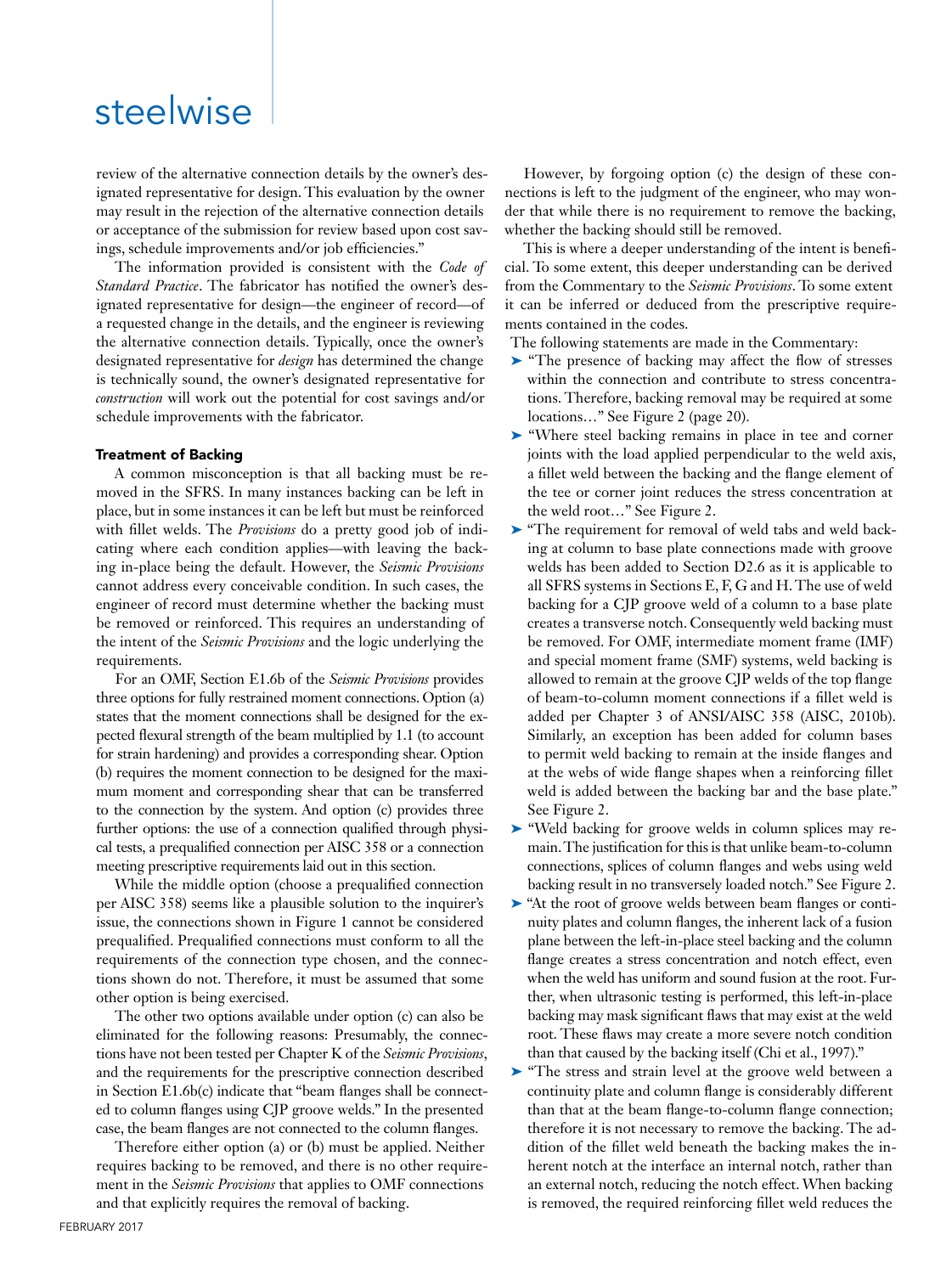

Figure 2. Effect of joint configuration on backing removal: a. Backing to be removed at tee and corner joints since the stress may be directed to unfused area. ➤

stress concentration at the right-angle intersection of the continuity plate and the column flange."

- ➤ "The removal of backing, whether fusible or non-fusible, followed by back-gouging to sound weld metal, is required so that potential root defects within the welded joint are detected and eliminated, and the stress concentration at the weld root is eliminated. The influence of left-in-place steel backing is more severe on the bottom flange, as compared to the top flange, because at the bottom flange, the stress concentration from the backing occurs at the point of maximum applied and secondary tensile stresses in the groove weld, at the weld root, and at the outer fiber of the beam flange. A reinforcing fillet weld with a  $\frac{5}{16}$ -in. (8-mm) leg on the column flange helps to reduce the stress concentration at the rightangle intersection of the beam flange and column flange, and is placed at the location of maximum stress."
- ➤ "Because of differences in the stress and strain conditions at the top and bottom flange connections, the stress/strain concentration and notch effect created by the backing/column interface at the top flange is at a lower level, compared to that at the bottom flange. Therefore, backing removal is not required. The addition of the reinforcing fillet weld makes the inherent notch at the interface an internal notch, rather than an external notch, further reducing the effect."
- ➤ "Tack welds for beam flange-to-column connections should be made within the weld groove. Tack welds or fillet welds to the underside of beam at the backing would direct stress into the backing itself, increasing the notch effect at the backing/ column flange interface. In addition, the weld toe of the tack weld or fillet weld on the beam flange would act as a stress concentration and a potential fracture initiation site."
- ➤ "After non-fusible backing is removed, back-gouging to sound metal removes potential root flaws within the welded joint. A reinforcing fillet weld with a 5⁄16-in. (8-mm) leg on the column



**b.** Backing can remain in place at butt joints due to less uncertainty regarding stress flow.

flange helps reduce the stress concentration at the right-angle intersection of the beam flange and column flange."

We can use these statements to understand why the backing is being removed or reinforced. It can be distilled down to a few basic reasons:

- 1. The presence of backing may affect the flow of stresses within tee and corner joints.
- 2. The presence of backing may contribute to stress concentrations due to transversely loaded notches.
- 3. The presence of backing may mask significant flaws that may exist at the weld root when the weld is ultrasonic tested.
- 4. The attachments made to the backing to hold it in place may direct stress into the backing itself.

We can also see that there are mitigating factors that permit backing to be left even when the concerns listed above exist:

- 1. Weld backing at butt joints (splices) results in no transversely loaded notch.
- 2. The stress and strain level at the groove weld between a continuity plate and column flange is considerably different than that at the beam flange-to-column flange connection.
- 3. Because of differences in the stress and strain conditions at the top and bottom flange connections, the stress/ strain concentration and notch effect created by the backing/column interface at the top flange is at a lower level, compared to that at the bottom flange.

A further consideration is the magnitude of inelastic stress and strain. Backing typically is not removed when designing structures that do not need to meet the *Seismic Provisions*. As stated previously, there are no explicit requirements to remove backing in OMF. Per the *Provisions*, OMFs are "expected to provide minimal inelastic deformation capacity in their members and connections," IMFs are "expected to provide limited inelastic deformation capacity through flexural yielding of the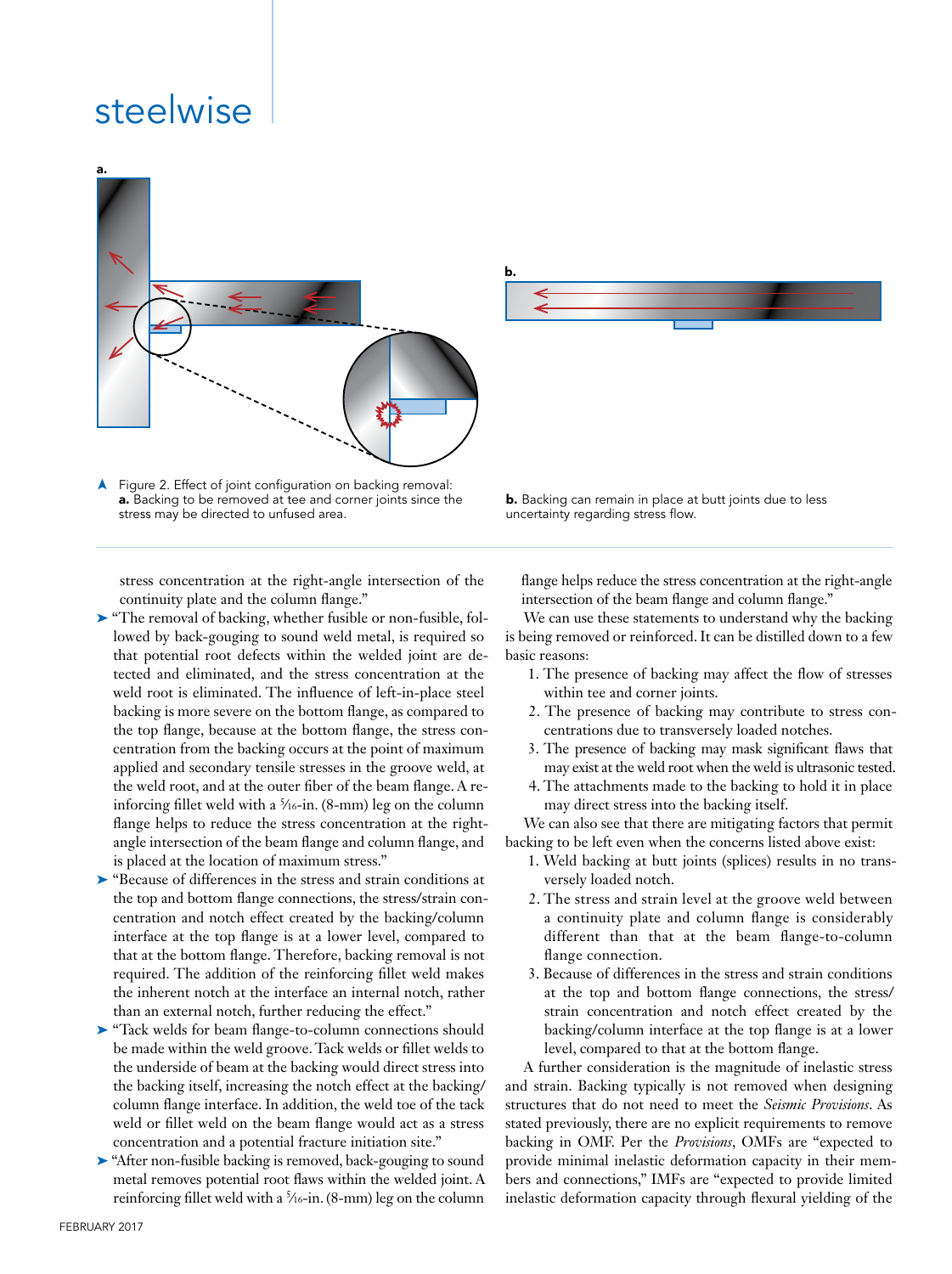IMF beams and columns, and shear yielding of the column panel zones," and SMFs are "expected to provide significant inelastic deformation capacity through flexural yielding of the SMF beams and limited yielding of column panel zones." The descriptions are more qualitative than quantitative, but there are clearly different expectations for these systems.

Ultimately, the engineer of record must decide what is appropriate for a given condition based on his or her own engineering judgment and knowledge, and this should never be forgotten. A process is described below that might be aid in these deliberations. The process described reflects the author's approach to the condition shown. The underlying logic and principles can be generalized but ultimately must be applied to the specifics of the condition at hand. The different parts of the connection are numbered in both the discussion below and in Figure 1.

- 1. First, let's consider the welds to the continuity plates. Here, backing would not be required to be removed even if for IMF or SMF because "the stress and strain level at the groove weld between a continuity plate and column flange is considerably different than that at the beam flange-to-column flange connection."
- 2. Now let's consider the connection to the "weak-axis of the column." The weld is made between the flanges of the two beams. This is a butt joint not a tee or corner joint. There is a smoother path for the stress flow, similar to a column splice. So again, removal of backing would not be required—even for IMF or SMF.
- 3. Finally, let's consider the connection to the "strong-axis of the column." Here, the column and beam are welded to form a tee joint. All four of the concerns listed above apply. It is not a butt joint and is not a weld to a continuity plate. The welding could be accomplished from either side of the flange. If the weld is made from the outside of the column, then this is similar to the condition that typically exists at the top flange condition of a beam-to-column moment connection, and for an IMF or SMF the tendency would be to leave the backing but apply a reinforcing fillet. If the weld is made from the inside of the column, then this is similar to the condition that typically exists at the bottom flange condition of a beamto-column moment connection, and for an IMF or SMF the backing would have to be removed. However, this is neither a SMF nor an IMF. The system is expected to provide minimal inelastic deformation capacity. So again, removal of backing would not be required.

The engineer of record can require that the backing be removed even if it is not explicitly required by the *Seismic Provisions*. If this is the intent then per Section A4.2 of the *Seismic Provisions*, then this must be conveyed in the structural design drawings and specifications. When requiring something beyond the requirements of the *Seismic Provisions* or anything unusual, it makes sense to highlight the project-specific requirement so that it is not overlooked during the bidding.

## Other Considerations

**Beams continuous over columns in moment frames resisting lateral loads.** Though it is not uncommon to stop the column short and attach it to the underside of the beams, it may be the less economical arrangement. Beams tend to be deep with thin webs. Columns tend to be shallow, with stout webs. Given a constant moment, a deeper member will produce less flange force than a shallower member. A stouter web will be less likely to require reinforcing than a thinner, deeper web. Both of these observations lead to the conclusion that framing a beam to a column is more likely to eliminate the need for reinforcing and therefore result in a more economical project. Also, when the column is stopped short, the gravity loads must also be transferred through the column flanges into the beam web again increasing the likelihood that reinforcing will be required.

It is a common misconception that continuity plates are required at all moment connections designed under the *Seismic Provisions*. This is not true. For each system, including those satisfying AISC 358, checks are provided to determine whether or not reinforcing must be provided. Eliminating reinforcing, especially doubler plates, through the use of proper framing details and member choices can significantly improve the economy of structural steel framing. Uncertainty about the need for and the magnitude of reinforcing can also lead to ongoing contractual and cost issues for the project. A choice that reduces costs, disputes and RFIs seems like an all-around winner. In this case, the base shear (20 kips) seems pretty low, making the reinforcing an unnecessary belt-and-suspenders approach.

**Other considerations related to the presence of continuity plates.** The presence of continuity plates in this joint also causes problems with the beam-to-beam connection in the "weak-axis direction." Assuming a similar condition exists at each end of the beam it may be nearly impossible to erect the beam. An extended single-plate shear connection could be used to make erection easier or possible. Again, running the column through may be the better choice.

**Welding considerations.** Again, referring to Figure 1, in the "weak-axis direction" the weld between the beam flanges does not seem to account for tolerance in beam depth or flange tilt. We regularly receive inquiries from engineers looking for field fixes where the CJP groove weld is either not complete or is kinked due to such tolerances. Again, running the column through eliminates this problem, provided that the guidance in Part 12 of the AISC *Manual* and Appendix D of AISC Design Guide 13: *Wide-Flange Column Stiffening at Moment Connections* (a free download for members at **www.aisc.org/dg**) is followed.

At the top of the column, there is a  $\frac{1}{2}$ -in. plate that acts as an erection aid and transfers shear. There appears to be a <sup>5</sup>/8-in. weld on each side of this plate—and 1¼ in. of weld on a ½-in. plate seems very excessive. In the *Manual*, where we intend to develop the strength of the plate in a single-plate shear connection for rotational ductility, we recommend a weld that is <sup>5</sup>/8 of the plate thickness. This would be <sup>5</sup>/16-in. fillets on either side of a ½-in. plate. Per Table 8-12 of the *Manual*, a 5⁄16-in. fillet weld can be made in a single pass, while a  $\frac{5}{8}$ -in. fillet weld can